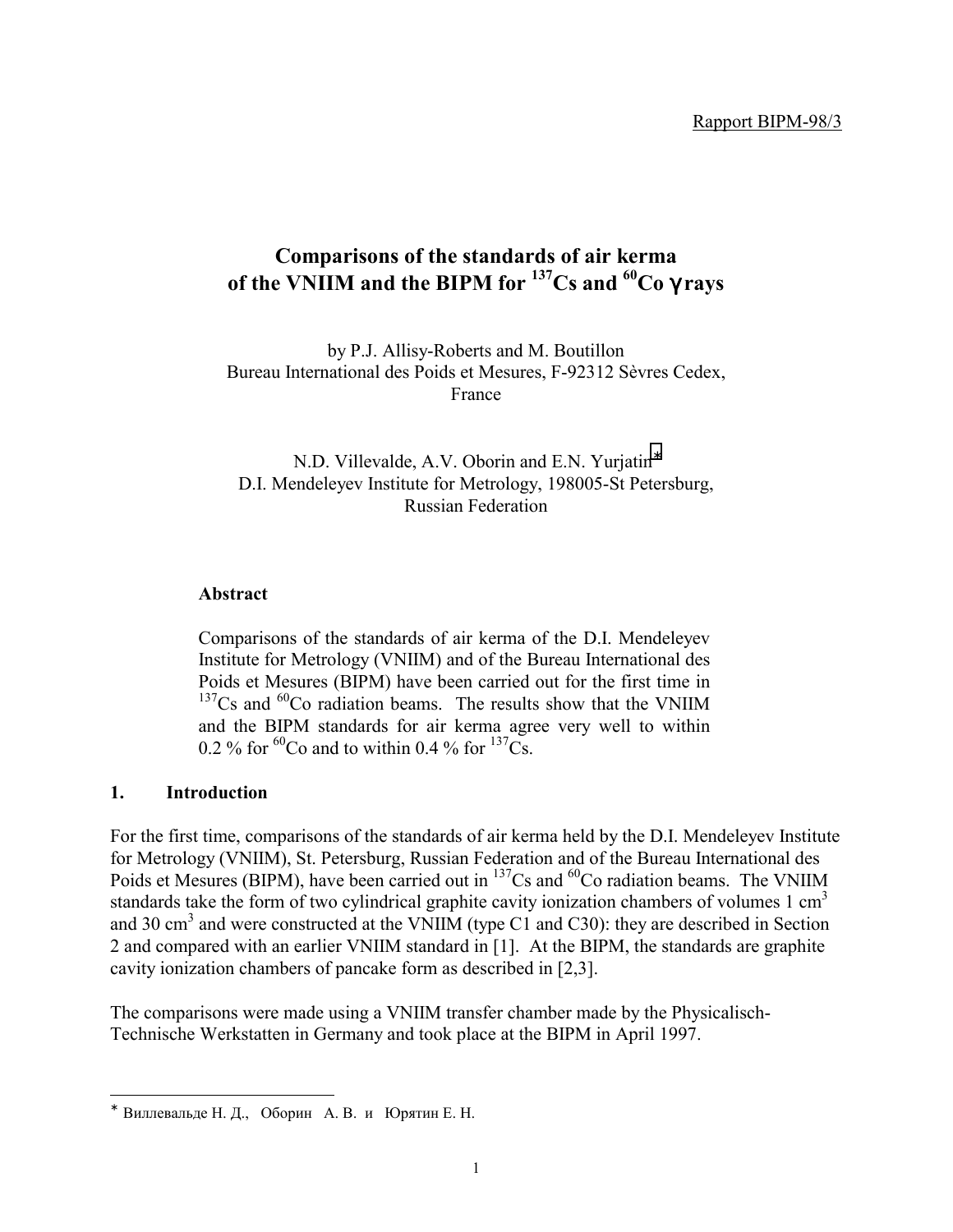#### **2. Determination of the air kerma**

The air kerma rate is determined from

$$
\dot{K} = \frac{I W}{m e} \frac{1}{1 - \bar{g}} \left( \frac{\overline{\mu}_{en}}{\rho} \right)_{a,c} \overline{s}_{c,a} \Pi k_i \quad , \tag{1}
$$

where

| I/m                  | is the mass ionization current measured by the standard,                                                  |
|----------------------|-----------------------------------------------------------------------------------------------------------|
| W                    | is the average energy spent by an electron of charge $e$ to produce an ion pair                           |
|                      | in dry air,                                                                                               |
| $\overline{g}$       | is the fraction of electron energy lost by bremsstrahlung,                                                |
|                      | $(\overline{\mu}_{en}/\rho)_{ac}$ is the ratio of the mean mass-energy absorption coefficients of air and |
|                      | graphite,                                                                                                 |
| $\overline{s}_{c,a}$ | is the ratio of the mean stopping powers of graphite and air,                                             |
| $\prod k_i$          | is the product of the correction factors to be applied to the standard.                                   |

The main characteristics of the VNIIM standards of air kerma are listed in Table 1. The large volume standard (C30) is used because the air kerma rate of the  ${}^{60}$ Co beam at the VNIIM is small (see Table 5).

| Chamber type      |                                 | C <sub>1</sub>     | C30                |  |
|-------------------|---------------------------------|--------------------|--------------------|--|
| Shape             |                                 | cylinder           | cylinder           |  |
| <b>Dimensions</b> | Inner height / mm               | 11.06              | 37.00              |  |
|                   | Inner diameter / mm             | 11.07              | 32.10              |  |
| Electrode         | Diameter $/mm$                  | 1.98               | 2.00               |  |
|                   | Height / mm                     | 7.95               | 25.9               |  |
| Volume            | Air cavity / $cm3$              | 1.040              | 29.86              |  |
| Wall              | Wall thickness / mm             | $\overline{4}$     | $2 + 2$ (cap)      |  |
|                   | Material                        | ultrapure graphite | ultrapure graphite |  |
|                   | Density / $g$ ·cm <sup>-3</sup> | 1.634              | 1.634              |  |
| Insulator         |                                 | polyethylene       | PPFE (teflon)      |  |
| Applied voltage   | Both polarities                 | 250 V              | 400 V              |  |

**Table 1. Characteristics of the VNIIM standards of air kerma**

The two standards agree with each other to within 0.08 % in the <sup>137</sup>Cs and to within 0.11 % in the 60Co radiation beams at the VNIIM.

The values of the physical constants [4], the correction factors used in (1) and associated uncertainties for  $137$ Cs radiation are shown in Table 2 for both the VNIIM and the BIPM standards.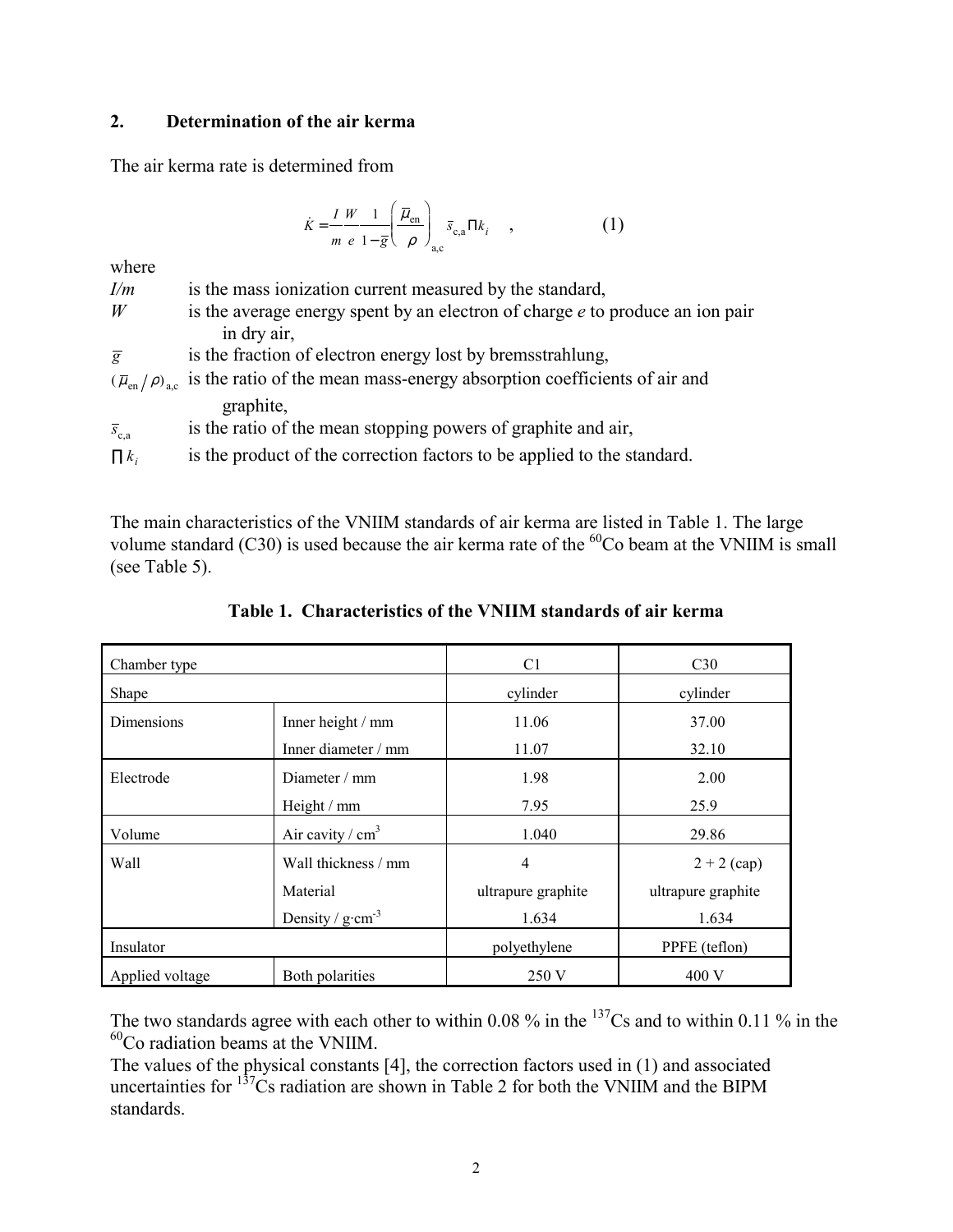|                                                            | <b>BIPM</b><br><b>BIPM</b> relative<br>uncertainty $(1)$ |                          | <b>VNIIM</b>   | <b>VNIIM</b> relative<br>uncertainty $(1)$ |                          | $R_{\dot{k}}$ relative |                          |                              |
|------------------------------------------------------------|----------------------------------------------------------|--------------------------|----------------|--------------------------------------------|--------------------------|------------------------|--------------------------|------------------------------|
|                                                            | values                                                   |                          |                | values                                     |                          |                        |                          | uncertainty $^{(1)}$         |
|                                                            |                                                          | $100 s_i$                | 100 $u_i$      |                                            | $100 s_i$                | 100 $u_i$              | $100 s_i$                | 100 $u_i$                    |
| <b>Physical constants</b>                                  |                                                          |                          |                |                                            |                          |                        |                          |                              |
| dry air density / $\text{kg}\cdot\text{m}^{\text{-3}~(2)}$ | 1.2930                                                   | $\overline{a}$           | 0.01           | 1.293 0                                    |                          | 0.01                   |                          |                              |
| $(\overline{\mu}_{en}/\rho)_{a,c}$                         | 0.9990                                                   | $\overline{\phantom{a}}$ | 0.05           | 0.999 0                                    | $\blacksquare$           | 0.05                   |                          |                              |
| $\overline{s}_{c,a}$                                       | 1.0104                                                   | $\overline{\phantom{0}}$ | 0.30           | 1.010 1                                    | $\frac{1}{2}$            | 0.30                   |                          |                              |
| $W/e$ / $(J \cdot C^{-1})$                                 | 33.97                                                    | $\frac{1}{2}$            | 0.15           | 33.97                                      | $\overline{\phantom{a}}$ | 0.15                   |                          |                              |
| $\overline{g}$ fraction of energy lost by                  | 0.0012                                                   | $\blacksquare$           | 0.02           | 0.0012                                     | $\blacksquare$           | 0.02                   |                          |                              |
| bremsstrahlung                                             |                                                          |                          |                |                                            |                          |                        |                          |                              |
| <b>Correction factors</b>                                  |                                                          |                          |                |                                            |                          |                        |                          |                              |
| recombination losses<br>$k_{\rm s}$                        | 1.0014                                                   | 0.01                     | 0.01           | $1.0015^{(3)}$                             | 0.03                     | 0.03                   | 0.03                     | $0.03^{(3)}$                 |
|                                                            |                                                          |                          |                | $1.0023^{(4)}$                             | 0.04                     | 0.03                   | 0.04                     | $0.03^{(4)}$                 |
| humidity<br>$k_{\rm h}$                                    | 0.9970                                                   | $\sim$                   | 0.03           | 0.9971                                     | $\equiv$                 | 0.03                   | $\overline{\phantom{a}}$ | $\omega$                     |
| stem scattering<br>$k_{\rm st}$                            | 0.9998                                                   | 0.01                     | $\blacksquare$ | $0.9970^{(3)}$                             | 0.02                     | 0.02                   | 0.02                     | $0.02^{(3)}$                 |
|                                                            |                                                          |                          |                | $0.9997^{(4)}$                             | 0.02                     | 0.02                   | 0.02                     | 0.02 <sup>(4)</sup>          |
| wall attenuation<br>$k_{\rm at}$                           | 1.0540                                                   | 0.01                     | 0.04           |                                            |                          |                        |                          |                              |
| wall scattering<br>$k_{\rm sc}$                            | 0.953 5                                                  | 0.01                     | 0.07           | $1.024~0^{(3,5)}$                          | 0.03                     | 0.15                   | 0.03                     | $0.17^{(3,5)}$               |
|                                                            |                                                          |                          |                | $1.022~0^{(4,5)}$                          | 0.03                     | 0.15                   | 0.03                     | 0.17(4.5)                    |
| $k_{\text{CEP}}$ mean origin of electrons                  | 0.9972                                                   | $\overline{a}$           | 0.01           | $0.998\ 0^{(6)}$                           | $\blacksquare$           | 0.10                   | $\overline{a}$           | 0.10                         |
| axial non-uniformity<br>$k_{\rm an}$                       | 0.9981                                                   | $\blacksquare$           | 0.07           | $0.9998^{(3)}$<br>$0.9996^{(4)}$           | $\blacksquare$           | 0.05                   | $\overline{\phantom{a}}$ | $0.09^{(3)}$<br>$0.09^{(4)}$ |
|                                                            |                                                          |                          |                | $1.0004^{(3)}$                             | $\mathbf{r}$             | 0.05                   |                          | $0.06^{(3)}$                 |
| radial non-uniformity<br>$k_{\rm rh}$                      | 1.0070                                                   | 0.01                     | 0.03           | $1.0008^{(4)}$                             | 0.02                     | 0.05                   | 0.02                     | $0.06^{(4)}$                 |
|                                                            |                                                          |                          |                |                                            | 0.02                     | 0.05                   | 0.02                     |                              |
| Measurement of $I/V\rho$                                   |                                                          |                          |                |                                            |                          |                        |                          |                              |
| volume / $cm3$<br>V                                        | 6.8344                                                   | 0.01                     | 0.10           | $1.040^{(3)}$                              |                          | 0.12                   | 0.01                     | $0.16^{(3)}$                 |
|                                                            |                                                          |                          |                | $29.86^{(4)}$                              |                          | 0.10                   | 0.01                     | $0.14^{(4)}$                 |
| ionization current / pA<br>Ι                               |                                                          | 0.03                     | 0.02           |                                            | 0.03                     | 0.03                   | 0.04                     | 0.04                         |
| <b>Relative standard uncertainty</b>                       |                                                          |                          |                |                                            |                          |                        |                          |                              |
| quadratic summation                                        |                                                          | 0.04                     | 0.37           |                                            | 0.06                     | $0.41^{(3)}$           | 0.07                     | $0.28^{(3)}$                 |
|                                                            |                                                          |                          |                |                                            | 0.06<br>$0.41^{(3)}$     | $0.41^{(4)}$           | 0.07                     | $0.27^{(4)}$<br>$0.29^{(3)}$ |
| combined uncertainty                                       |                                                          |                          | 0.38           |                                            | $0.41^{(4)}$             |                        |                          | $0.28^{(4)}$                 |
|                                                            |                                                          |                          |                |                                            |                          |                        |                          |                              |

**Table 2. Physical constants, correction factors and associated uncertainties used in the determination of air kerma in 137Cs radiation**

(1) Expressed as one standard deviation.

 $s_i$  represents the relative standard uncertainty estimated by statistical methods, type A;

 $u_i$  represents the relative standard uncertainty estimated by other means, type B.

<sup>(2)</sup> At 101 325 Pa and <sup>273.15</sup> K.

(3) Values for the C1 standard.

(4) Values for the C30 standard.

 $<sup>(5)</sup>$  The wall attenuation and scattering corrections are combined.</sup>

(6) Determined using reference [5].

The corresponding values for  ${}^{60}$ Co radiation are shown in Table 3.

## **Table 3. Physical constants, correction factors and associated uncertainties**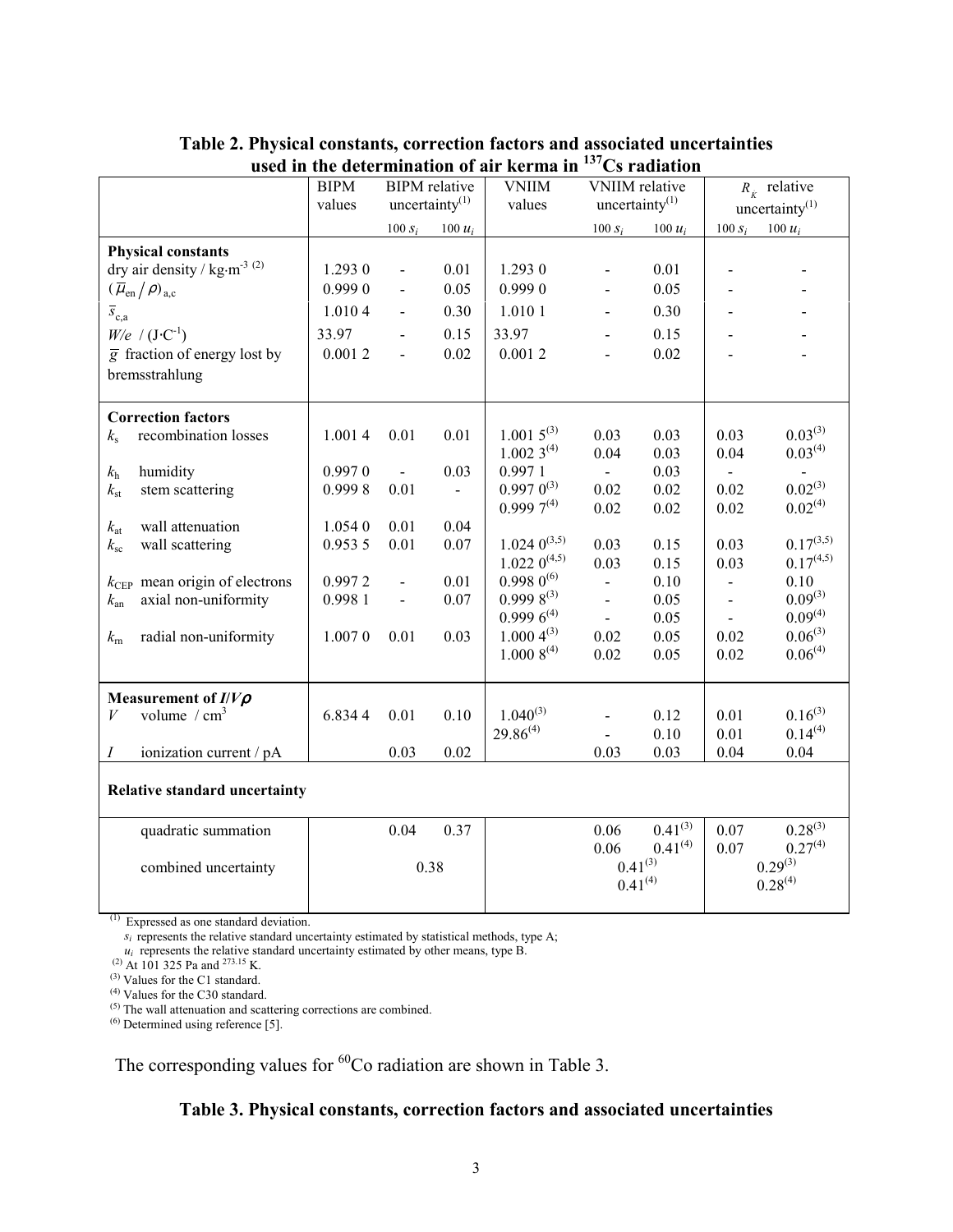|                                                            | <b>BIPM</b><br><b>BIPM</b> relative |                          | <b>VNIIM</b>      | <b>VNIIM</b> relative |                          | $R_{\dot{k}}$ relative |                          |                   |
|------------------------------------------------------------|-------------------------------------|--------------------------|-------------------|-----------------------|--------------------------|------------------------|--------------------------|-------------------|
|                                                            | values                              |                          | uncertainty $(1)$ | values                | uncertainty $(1)$        |                        |                          | uncertainty $(1)$ |
|                                                            |                                     | $100 s_i$                | $100 u_i$         |                       | 100 $s_i$                | 100 $u_i$              | $100 s_i$                | 100 $u_i$         |
| <b>Physical constants</b>                                  |                                     |                          |                   |                       |                          |                        |                          |                   |
| dry air density / $\text{kg}\cdot\text{m}^{\text{-3}~(2)}$ | 1.2930                              | $\overline{a}$           | 0.01              | 1.2930                | $\overline{a}$           | 0.01                   |                          |                   |
| $(\mu_{en}/\rho)_{a,c}$                                    | 0.998 5                             | $\overline{\phantom{a}}$ | 0.05              | 0.998 5               | $\overline{a}$           | 0.05                   |                          |                   |
| $\bar{s}_{c,a}$                                            | 1.0010                              | $\overline{a}$           | 0.30              | 1.0010                | $\overline{a}$           | 0.30                   | $\blacksquare$           |                   |
| $W/e$ / $(J \cdot C^{-1})$                                 | 33.97                               | $\blacksquare$           | 0.15              | 33.97                 | $\overline{\phantom{0}}$ | 0.15                   | $\blacksquare$           |                   |
| $\overline{g}$ fraction of energy lost by                  | 0.0032                              | $\overline{\phantom{a}}$ | 0.02              | 0.0032                | $\overline{a}$           | 0.02                   |                          |                   |
| bremsstrahlung                                             |                                     |                          |                   |                       |                          |                        |                          |                   |
|                                                            |                                     |                          |                   |                       |                          |                        |                          |                   |
| <b>Correction factors</b>                                  |                                     |                          |                   |                       |                          |                        |                          |                   |
| recombination losses<br>$k_{\rm s}$                        | 1.0016                              | 0.01                     | 0.01              | $1.0023^{(3)}$        | 0.03                     | 0.03                   | 0.03                     | $0.03^{(3)}$      |
|                                                            |                                     |                          |                   | $1.0087^{(4)}$        | 0.04                     | 0.03                   | 0.04                     | 0.03(4)           |
| humidity<br>$k_{\rm h}$                                    | 0.9970                              | $\blacksquare$           | 0.03              | 0.997 1               | $\omega$                 | 0.03                   | $\blacksquare$           |                   |
| stem scattering<br>$k_{\rm st}$                            | 1.0000                              | 0.01                     | $\blacksquare$    | $0.9994^{(3)}$        | 0.02                     | 0.02                   | 0.02                     | $0.02^{(3)}$      |
|                                                            |                                     |                          |                   | $1.000~0^{(4)}$       | 0.02                     | 0.02                   | 0.02                     | $0.02^{(4)}$      |
| $k_{\rm at}$<br>wall attenuation                           | 1.040 2                             | 0.01                     | 0.04              |                       |                          |                        |                          |                   |
| wall scattering<br>$k_{\rm sc}$                            | 0.9716                              | 0.01                     | 0.07              | $1.012^{(3,5)}$       | 0.03                     | 0.15                   | 0.03                     | $0.17^{(3,5)}$    |
|                                                            |                                     |                          |                   | 1.019(4,5)            | 0.03                     | 0.15                   | 0.03                     | 0.17(4.5)         |
| $k_{\text{CEP}}$ mean origin                               | 0.9922                              | $\overline{a}$           | 0.01              | $0.997~0^{(3,6)}$     | $\blacksquare$           | 0.10                   | $\overline{\phantom{a}}$ | $0.10^{(3)}$      |
| of electrons                                               |                                     |                          |                   | 0.9965(4,6)           | $\overline{\phantom{a}}$ | 0.10                   | $\blacksquare$           | $0.10^{(4)}$      |
| axial non-uniformity<br>$k_{\rm an}$                       | 0.9964                              | $\overline{\phantom{0}}$ | 0.07              | $0.9998^{(3)}$        | $\blacksquare$           | 0.05                   | $\blacksquare$           | $0.09^{(3)}$      |
|                                                            |                                     |                          |                   | $0.9996^{(4)}$        | $\blacksquare$           | 0.05                   | $\blacksquare$           | $0.09^{(4)}$      |
| radial non-uniformity<br>$k_{\rm rn}$                      | 1.0016                              | 0.01                     | 0.02              | $1.0004^{(3)}$        | 0.02                     | 0.05                   | 0.02                     | $0.05^{(3)}$      |
|                                                            |                                     |                          |                   | $1.0008^{(4)}$        | 0.02                     | 0.05                   | 0.02                     | 0.05(4)           |
|                                                            |                                     |                          |                   |                       |                          |                        |                          |                   |
| Measurement of $I/V\rho$                                   |                                     |                          |                   |                       |                          |                        |                          |                   |
| volume / $cm3$<br>$\boldsymbol{V}$                         | 6.8116                              | 0.01                     | 0.03              | $1.040^{(3)}$         | $\overline{a}$           | 0.12                   | 0.01                     | $0.12^{(3)}$      |
|                                                            |                                     |                          |                   | $29.86^{(4)}$         | $\overline{a}$           | 0.10                   | 0.01                     | $0.10^{(4)}$      |
| ionization current / pA<br>Ι                               |                                     | 0.01                     | 0.02              |                       | 0.03                     | 0.03                   | 0.03                     | 0.04              |
|                                                            |                                     |                          |                   |                       |                          |                        |                          |                   |
| <b>Relative standard uncertainty</b>                       |                                     |                          |                   |                       |                          |                        |                          |                   |
| quadratic summation                                        |                                     | 0.02                     | 0.36              |                       | 0.06                     | $0.41^{(3)}$           | 0.06                     | $0.26^{(3)}$      |
|                                                            |                                     |                          |                   |                       | 0.06                     | 0.41(4)                | 0.07                     | 0.25(4)           |
| combined uncertainty                                       |                                     |                          | 0.36              |                       | $0.41^{(3)}$             |                        |                          | $0.27^{(3)}$      |
|                                                            |                                     |                          |                   |                       | $0.41^{(4)}$             |                        |                          | $0.26^{(4)}$      |
|                                                            |                                     |                          |                   |                       |                          |                        |                          |                   |

**used in the determination of air kerma in 60Co radiation**

(1) Expressed as one standard deviation.

 $s_i$  represents the relative standard uncertainty estimated by statistical methods, type A;

 $u_i$  represents the relative standard uncertainty estimated by other means, type B.

(2) At 101 325 Pa and 273.15 K.

(3) Values for the C1 standard.

(4) Values for the C30 standard.

(5) The wall attenuation and scattering corrections are combined.

 $(6)$  Determined using reference [5].

The Tables also list the relative uncertainties of the kerma ratio expressed as  $R_{\kappa} = \dot{K}_{Lab}/\dot{K}_{BIPM}$ . As the physical constants are derived from the same basic data in both laboratories, the relative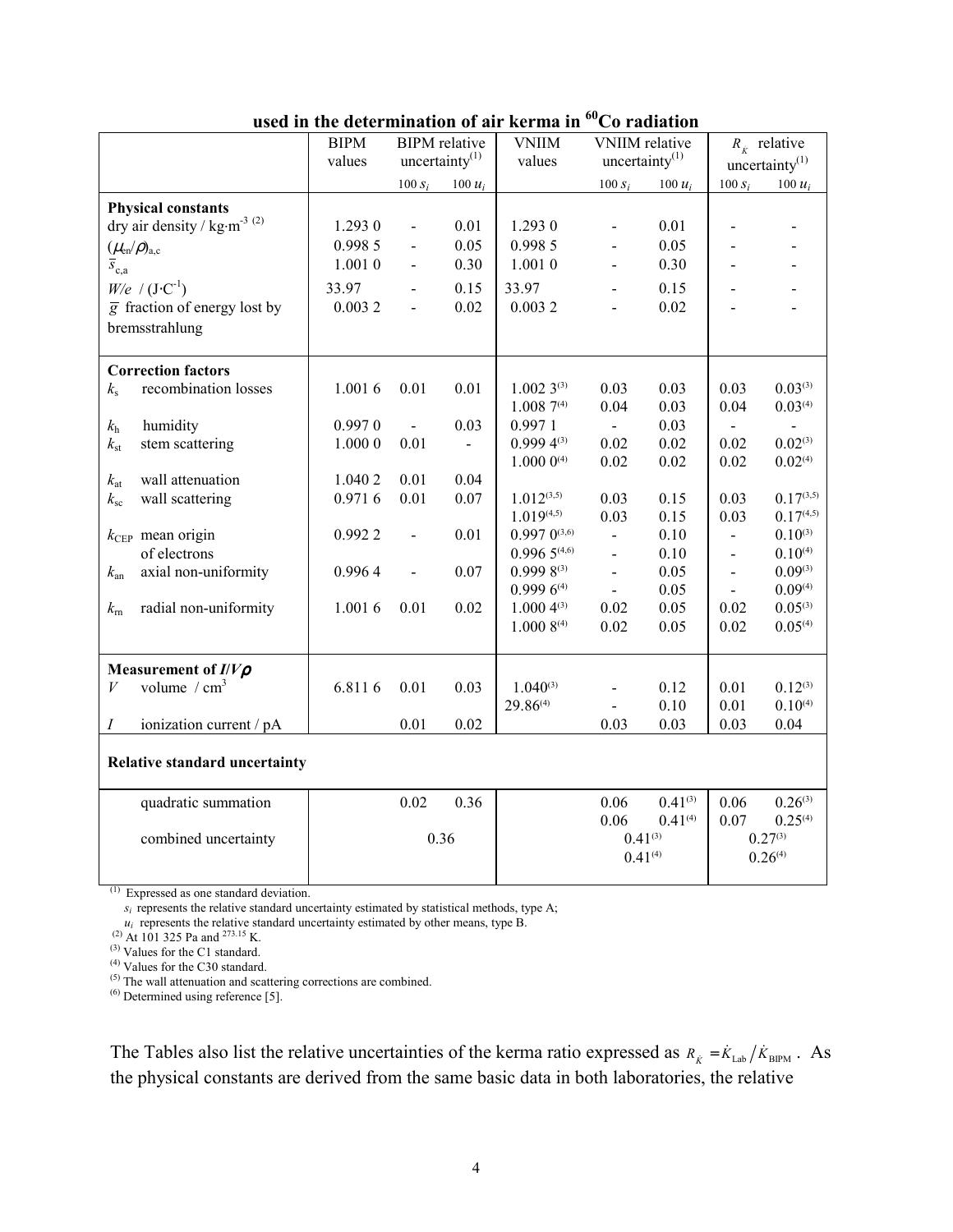uncertainty in  $R_k$  is due only to the relative uncertainties in the correction factors, the volumes of the standards and the ionization currents measured.

### **3. Air kerma calibration factor**

The air kerma calibration factor  $N_k$  for a transfer chamber measured at a given laboratory is given by

$$
N_{K_{\text{lab}}} = \dot{K}_{\text{lab}} / I_{\text{lab}} \quad , \tag{2}
$$

where  $\dot{K}_{\text{lab}}$  is the air kerma rate and  $I_{\text{lab}}$  is the ionization current of the transfer chamber. The experimental method for calibrations at the VNIIM is outlined in Section 3.1 and that for the BIPM in [6]. The main characteristics of the VNIIM transfer chamber are given in Table 4. This transfer chamber was calibrated at the VNIIM for the first time in March 1997 and again during the six months following the comparison. The calibrations are consistent to within about 0.1 %.

| Transfer chamber | M30001                      | Serial Number 0109                 |
|------------------|-----------------------------|------------------------------------|
| Shape            | cylinder                    |                                    |
| Dimensions       | Inner height / mm           | 23.0                               |
|                  | Inner diameter $/mm$        | 6.1                                |
|                  | Wall thickness / mm         | 0.425                              |
| Electrode        | Diameter $/$ mm             | 1.0                                |
|                  | Height / mm                 | 21.2                               |
| Volume           | Air cavity / $cm3$          | 0.6                                |
| Wall             | Material                    | PMMA with graphite                 |
|                  | Density / $g \cdot cm^{-2}$ | 1.18                               |
| Build-up cap     | Material and density        | PMMA and $1.18$ g·cm <sup>-3</sup> |
|                  | Thickness / mm              | 4.55                               |
| Applied voltage  | Positive polarity           | 350 V                              |

## **Table 4. Characteristics of the VNIIM transfer chamber**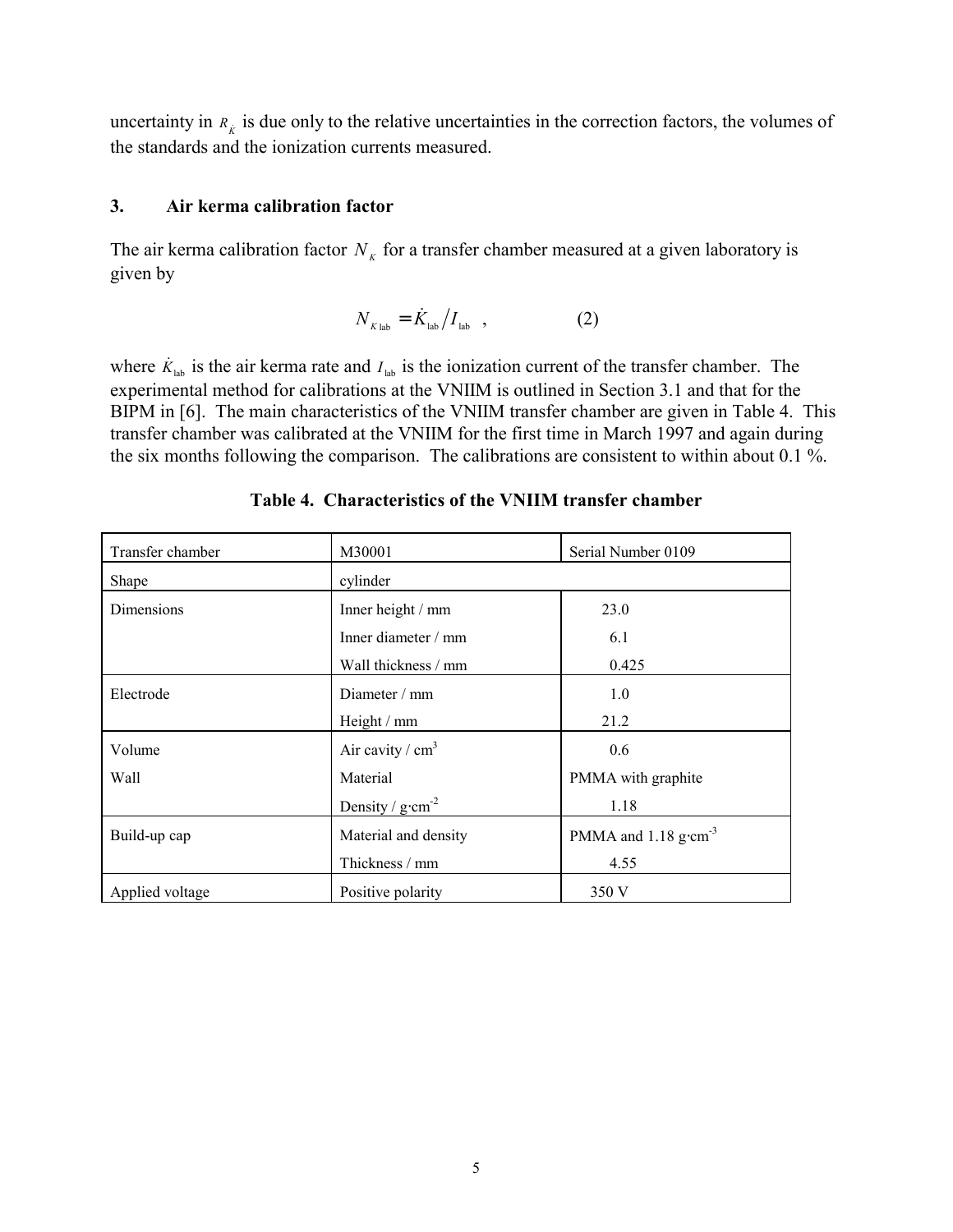#### 3.1 Conditions of measurement at the VNIIM and the BIPM

At the VNIIM, two sources of  $137Cs$  and one of  $60Co$  are used. Their parameters are compared with those of the BIPM in Table 5. In other respects the conditions of measurement at the two laboratories were similar throughout the comparison.

*- Position of the transfer chamber*. The axis of the transfer chamber was located in the centre of the field at the reference plane at 1 m or 0.8 m from the source at the VNIIM and at 1 m at the BIPM. The photon fluence rate at the edge of the field is 50 % of the photon fluence rate at the centre. The position of the chamber was verified without the build-up cap, the black line on the stem being placed so as to face the source. These conditions result in an uncertainty in positioning of 0.1 mm at the VNIIM and 0.04 mm at the BIPM.

| Source                                |     | $Cs-137$       | $Co-60$     |              |                |
|---------------------------------------|-----|----------------|-------------|--------------|----------------|
| Location                              |     | VNIIM          | <b>BIPM</b> | <b>VNIIM</b> | <b>BIPM</b>    |
| Nominal activity / GBq                | 140 | 1 200          | 1 000       | 32           | 50 000         |
| Reference distance / m                |     | 0.8            |             |              |                |
| Beam diameter or size / cm            | 20  | $11 \times 11$ | 11          | 20           | $10 \times 10$ |
| Kerma rate / $\mu$ Gy·s <sup>-1</sup> | 3   | 42             | 21          | 2.7          | 4 600          |

#### **Table 5. Source characteristics of the VNIIM and the BIPM**

*- Build-up cap.* The transfer chamber was supplied with a build-up cap for use in these radiation beams. This was screwed into place for all measurements of ionization current.

*- Humidity, temperature and pressure*. During calibration, the relative humidity was in the range 40 % to 60 % at the VNIIM. At the BIPM it was 20 % to 30 % for the measurement in 137Cs and 45 % to 50 % for the measurement in  ${}^{60}Co$ . No correction for humidity was applied to the current measured by the chamber. The air temperature was between 18  $^{\circ}$ C and 22  $^{\circ}$ C at the VNIIM; at the BIPM it was about 20 °C in the  $^{137}$ Cs beam and 21 °C in the <sup>60</sup>Co beam. During each series of measurements, the air temperature was stable to better than 0.05 °C at the VNIIM and to 0.03 °C at the BIPM. The ambient air pressure varied between 95 kPa and 105 kPa at the VNIIM and between 100 kPa and 102 kPa at the BIPM. The measured ionization current was normalized to 293.15 K and 101.325 kPa.

*- Collecting voltage*. A collecting voltage of 350 V (positive polarity) was applied to the chamber in each laboratory

*- Measurement of charge.* The charge *Q* collected by the chamber was measured using the BIPM or the VNIIM electrometer as appropriate. The VNIIM standard electrometer, type B7-45 of Russian manufacture, was compared at the VNIIM with a UNIDOS (PTW-Freiburg) measuring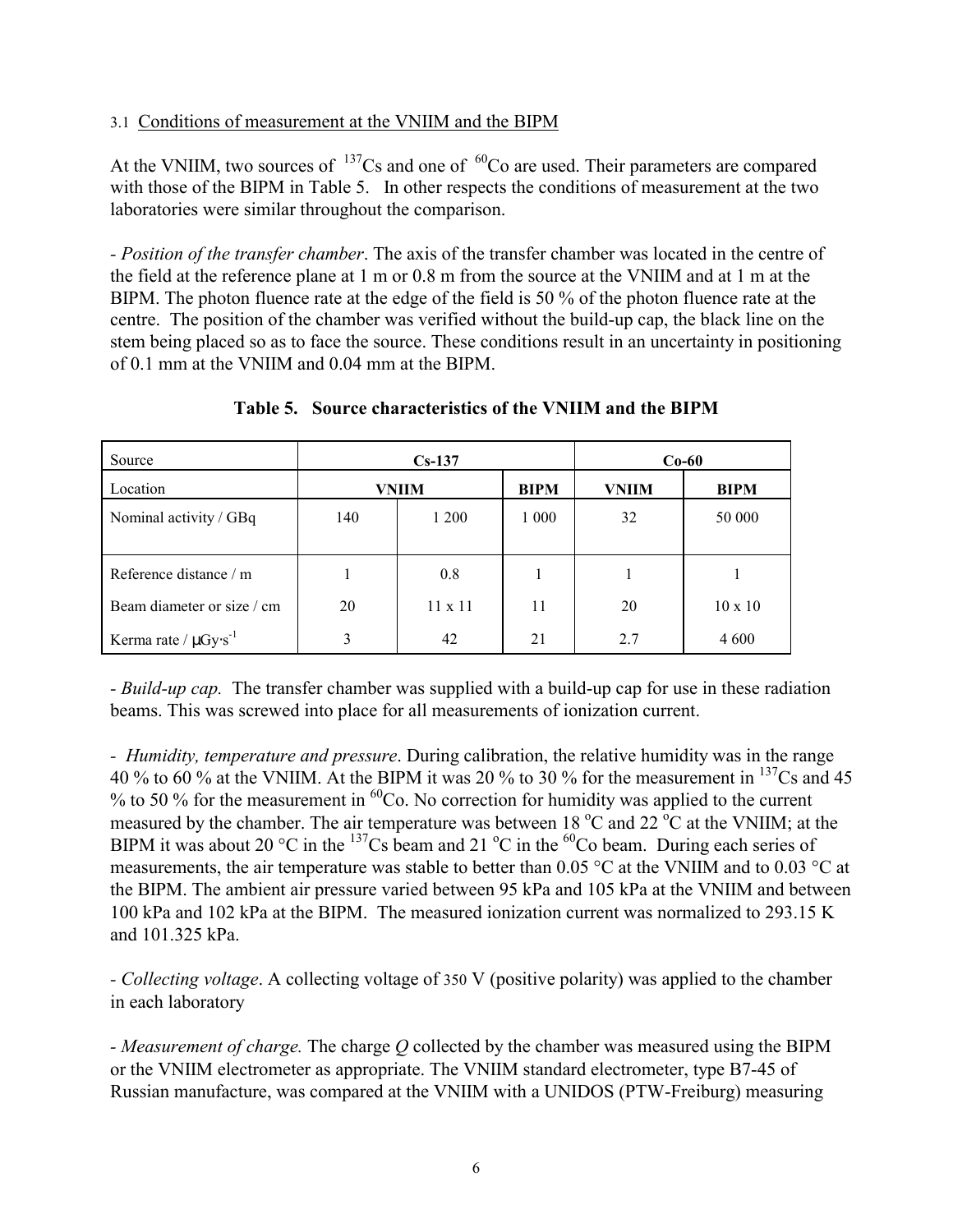system. A systematic charge difference of almost 0.5 % was measured. Subsequently all the transfer chamber measurements were made at the VNIIM using the standard electrometer; earlier measurements were corrected to allow for this difference.

*- Reproducibility of measurements*. The short-term relative standard deviation of the mean ionization current, measured with the transfer chamber, was estimated at the VNIIM to be 0.03 % in the 1200 GBq  $^{137}$ Cs beam, 0.09 % in the 140 GBq  $^{137}$ Cs beam and 0.1 % in the <sup>60</sup>Co beam (7 series of 10 measurements). At the BIPM the corresponding values are 0.03 % in the  $^{137}Cs$  beam and  $0.02\%$  in the <sup>60</sup>Co beam (4 series of 30 measurements).

## 3.2 Other Factors

*- Recombination.* No correction was applied for incomplete ion collection: the volume recombination is negligible for this type of chamber for air kerma rates near 5 mGy⋅s<sup>-1</sup> and the initial recombination is the same in the two laboratories.

*- Leakage current.* The measured current was corrected for the leakage current of the transfer chamber. At the BIPM this was less than 0.01 % for  ${}^{60}Co$  and up to 0.1 % for  ${}^{137}Cs$  for which the air kerma rate is smaller by a factor of 100 than that in the  ${}^{60}Co$  beam.

*- Stem scattering effect.* No correction for the stem scattering effect was applied at either laboratory.

- *Radial non-uniformity of the beam*. No correction for radial non-uniformity over the section of the transfer chamber was made to the results obtained at either laboratory. (In the BIPM beams, this effect is less than 0.01 % for this type of chamber.)

## **4. Results of the comparison**

The result of the indirect comparison,  $R'_{k}$ , is expressed in the form

$$
R'_{K} = N_{K_{\text{VNIIM}}} / N_{K_{\text{BIPM}}} \quad , \tag{3}
$$

where  $N_K$  is the calibration factor of the transfer chamber determined at each laboratory. The relevant  $\hat{K}$ , *I* and  $N_K$  values obtained are shown in Table 6 together with  $R'_K$  and its relative combined standard uncertainty *uc*.

The chamber was calibrated at the BIPM in April 1997. At the VNIIM it was calibrated in March 1997 before the comparison and in May to October 1997 after the comparison. The values quoted for the VNIIM are the mean of the results obtained before and after the comparison.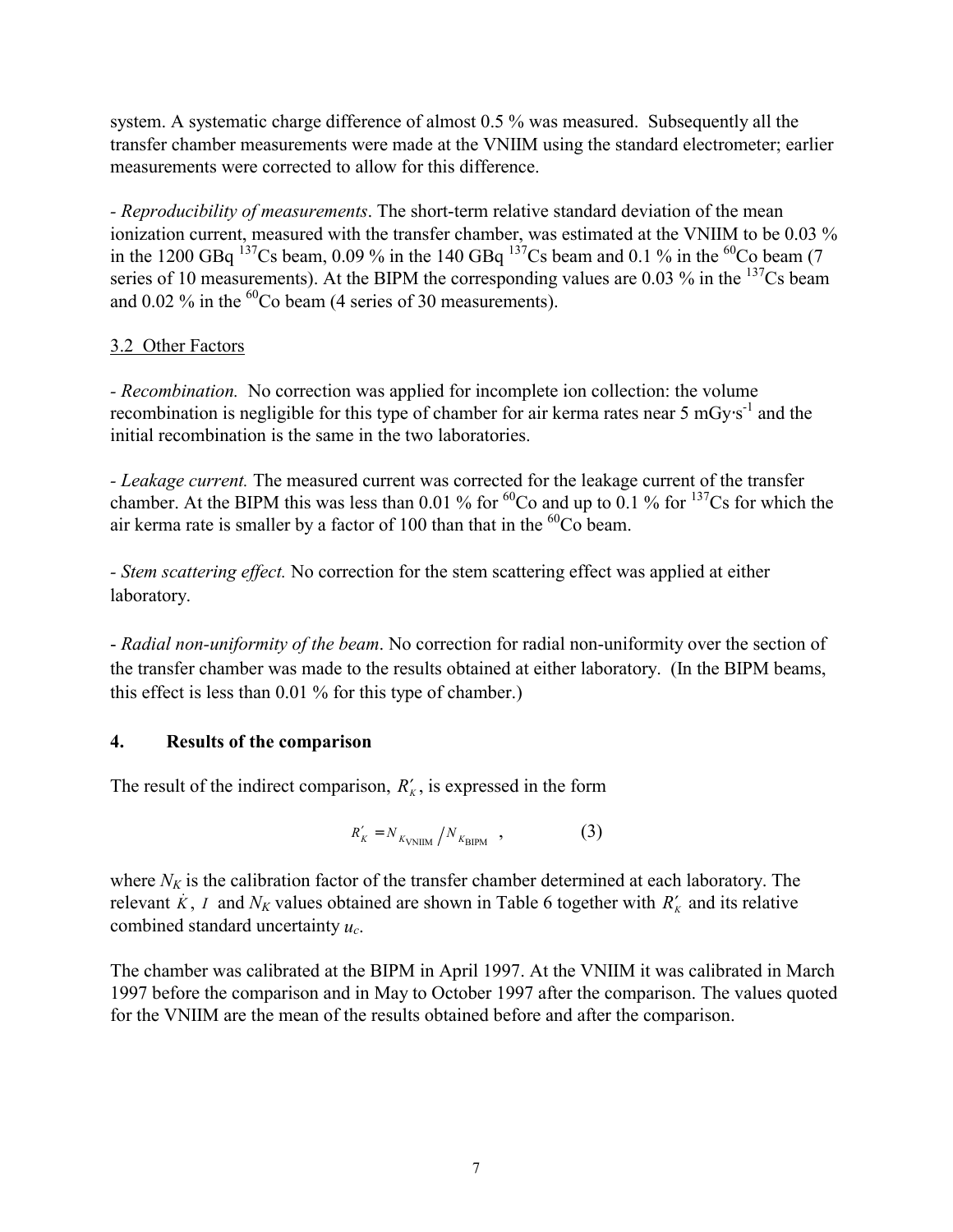| Source           | Laboratory   | ${\dot K}_{\rm lab}^{(1)}$ | $I_{\text{lab}}^{(1)}$ | $N_{K}$                 | 100 $u_c$ | $R'_{K}$       | 100 $u_c$ |
|------------------|--------------|----------------------------|------------------------|-------------------------|-----------|----------------|-----------|
|                  |              | $\mu$ Gy·s <sup>-1</sup>   | / pA                   | / $Gy \cdot \mu C^{-1}$ |           |                |           |
| $^{137}Cs^{(1)}$ | <b>VNIIM</b> | 2.916                      | 0.05934                | $49.14^{(3)}$           |           |                |           |
|                  | <b>VNIIM</b> | 41.76                      | 0.8491                 | $49.18^{(3)}$           | 0.42      | $0.9961^{(4)}$ | 0.31      |
|                  | <b>BIPM</b>  | 21.175                     | 0.4291                 | 49.35                   | 0.37      |                |           |
| $^{60}Co^{(2)}$  | <b>VNIIM</b> | 2.644                      | 0.05408                | $48.89^{(3)}$           | 0.43      |                |           |
|                  | <b>BIPM</b>  | 4618.1                     | 94.657                 | 48.79                   | 0.36      | 1.0020         | 0.28      |

**Table 6. Results of the air kerma comparisons using the VNIIM transfer chamber**

<sup>(1)</sup> The half life of  $137$ Cs is taken as (11 050 d,  $u = 40$  d) [7]. The BIPM values are referenced to 1997-01-01, 0h UT.

<sup>(2)</sup> The half life of <sup>60</sup>Co is taken as (1 925,5 d,  $u = 0.5$  d) [8]. The BIPM values are referenced to 1997-01-01, 0h UT.

<sup>(3)</sup> The result is the mean of the calibration factors measured at the VNIIM before and after the measurements at the BIPM.

 $^{(4)}$  The result uses the mean of the calibration factors in both  $^{137}$ Cs beams at the VNIIM.

Contributions to the relative standard uncertainty in  $N_K$  and in the comparison result  $R'_k$  are shown in Table 7a for  $137$ Cs and Table 7b for  $60C_0$ .

| Table 7a. Estimated relative standard uncertainties in the calibration factor, $N_{K_2}$ |
|------------------------------------------------------------------------------------------|
| of the transfer chamber and the comparison result, $R'_k$ in <sup>137</sup> Cs           |

|                                        | Uncertainty in       |           | Uncertainty in               |           | Uncertainty in            |           |  |
|----------------------------------------|----------------------|-----------|------------------------------|-----------|---------------------------|-----------|--|
|                                        | $N_{K_{\rm{VNIIM}}}$ |           | $N_{\mathrel{K_{\rm BIPM}}}$ |           | $R_K^{\prime\quad \ (1)}$ |           |  |
| Relative standard uncertainty in the   | 100 $s_i$            | 100 $u_i$ | 100 $s_i$                    | 100 $u_i$ | 100 $s_i$                 | 100 $u_i$ |  |
| measurement of                         |                      |           |                              |           |                           |           |  |
| Air kerma rate                         | 0.06                 | 0.41      | 0.04                         | 0.37      | 0.07                      | 0.28      |  |
| Ionization current of transfer chamber | $0.09^{(2)}$         |           | 0.03                         |           | 0.09                      |           |  |
| Chamber position                       | 0.02                 | 0.02      | 0.01                         | 0.02      | 0.02                      | 0.03      |  |
| Beam spectra difference                |                      |           |                              |           |                           | 0.03      |  |
| Humidity difference                    |                      |           |                              |           |                           | 0.03      |  |
|                                        |                      |           |                              |           |                           |           |  |
| <b>Relative standard uncertainty</b>   |                      |           |                              |           |                           |           |  |
| quadratic summation                    | 0.11                 | 0.41      | 0.05                         | 0.37      | 0.12                      | 0.28      |  |
| combined uncertainty                   | 0.42                 |           |                              | 0.37      |                           | 0.31      |  |

 $(1)$  The uncertainty for the ratio of air kerma rate is taken from Table 2.

 $(2)$  This value relates to the smaller source. Using the larger activity source reduces this uncertainty value to 0.03 %.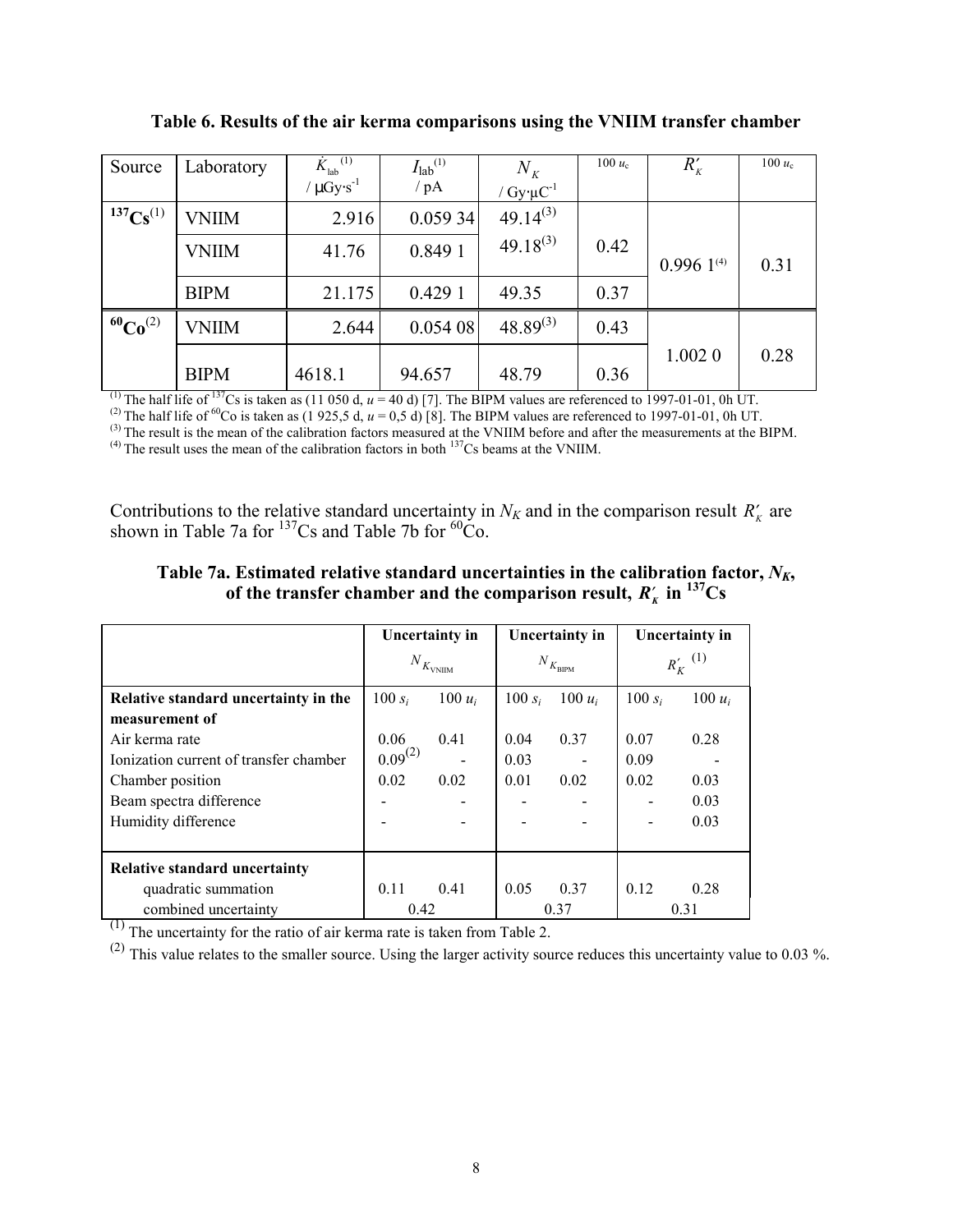|                                        | Uncertainty in |                                            | Uncertainty in                   |           | Uncertainty in |           |
|----------------------------------------|----------------|--------------------------------------------|----------------------------------|-----------|----------------|-----------|
|                                        |                | $N_{\ensuremath{K_\mathrm{VNIIM}}}\xspace$ | $N_{\mathit{K}_{\mathrm{BIPM}}}$ |           | $R_K'$ (3)     |           |
| Relative standard uncertainty in the   | 100 $s_i$      | $100 u_i$                                  | $100 s_i$                        | 100 $u_i$ | 100 $s_i$      | 100 $u_i$ |
| measurement of                         |                |                                            |                                  |           |                |           |
| Air kerma rate                         | 0.06           | 0.41                                       | 0.02                             | 0.36      | 0.07           | 0.25      |
| Ionization current of transfer chamber | 0.10           |                                            | 0.02                             |           | 0.10           |           |
| Chamber position                       | 0.02           | 0.02                                       | 0.01                             | 0.02      | 0.02           | 0.03      |
| Beam spectra difference                |                |                                            |                                  |           |                | 0.03      |
|                                        |                |                                            |                                  |           |                |           |
| <b>Relative standard uncertainty</b>   |                |                                            |                                  |           |                |           |
| quadratic summation                    | 0.12           | 0.41                                       | 0.03                             | 0.36      | 0.12           | 0.25      |
| combined uncertainty                   |                | 0.43                                       |                                  | 0.36      |                | 0.28      |
|                                        |                |                                            |                                  |           |                |           |

Table 7b. Estimated relative standard uncertainties in the calibration factor,  $N_K$ , **of the transfer chamber and the comparison result,**  $R'_{\kappa}$  **in**  ${}^{60}Co$ 

 $\frac{1}{(3)}$  The uncertainty for the ratio of air kerma rate is taken from Table 3.

#### **5. Conclusion**

The same VNIIM standards are used for air kerma determinations in both  $^{137}Cs$  and  $^{60}Co$ radiation beams. Two standards are used and these agree to 0.08 % and 0.11 % respectively in the two VNIIM radiation beams. For the comparisons with the BIPM standards, a single VNIIM transfer standard, of small volume was used in both radiation beams. The result for the 137Cs comparison,  $R_K$  (<sup>137</sup>Cs) = 0.996 1, is compatible with the standard uncertainty for the comparison while the result for <sup>60</sup>Co radiation,  $R_K$  (<sup>60</sup>Co) = 1.002 0, is in good agreement and lies within the uncertainty.

Four other national laboratories have made <sup>137</sup>Cs comparisons with the BIPM standard: the results are shown in Table 8 together with those for  ${}^{60}Co$  comparisons with the same laboratories.

| Laboratory        | $R_K = K_{\text{Lab}} / K_{\text{BIPM}}$ |                   |           |                     |  |  |
|-------------------|------------------------------------------|-------------------|-----------|---------------------|--|--|
|                   | $^{137}Cs$                               |                   | $^{60}Co$ |                     |  |  |
|                   | $R_K$                                    | 100 $\sigma_{RK}$ | $R_K$     | 100 $\sigma_{\!RK}$ |  |  |
| <b>BEV</b> [9]    | 0.9945                                   | 0.28              | 1.0029    | 0.25                |  |  |
| OMH $[10]$        | 0.9954                                   | 0.30              | 1.0025    | 0.24                |  |  |
| NIST [11, 12]     | 1.0017                                   | 0.42              | 0.9989    | 0.40                |  |  |
| BNM-LPRI [13, 14] | 1.0019                                   | 0.30              | 1.0025    | 0.26                |  |  |
| <b>VNIIM</b>      | 0.9961                                   | 0.31              | 1.0020    | 0.28                |  |  |

**Table 8. Comparison of national laboratory results for air kerma**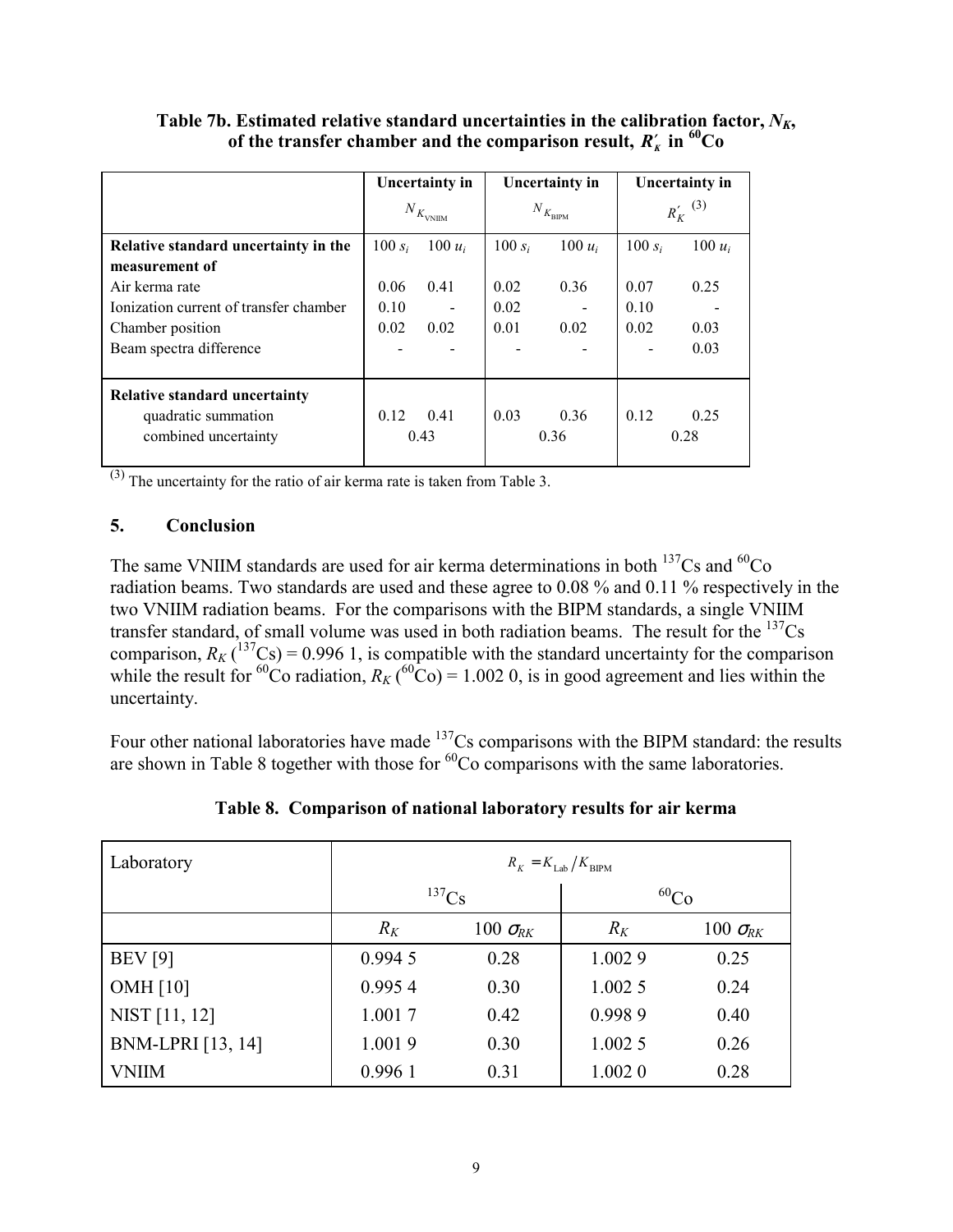Table 8 shows that the spread of the results for  $^{137}Cs$  is almost twice as large as that for  $^{60}Co$ . This suggests that some correction factors related to air kerma measurements in a <sup>137</sup>Cs beam are difficult to evaluate. Of particular importance is the determination of the correction for attenuation and scattering in the chamber wall. When this correction is obtained by extrapolation from measurements made with a wall thickness far in excess of the maximum range of the electrons, it may well be underestimated [15].

Figure 1 shows the results of all air kerma comparisons made at the BIPM in  ${}^{60}Co$  radiation. The standard deviation of the comparisons with the sixteen national primary laboratories is 0.17 %. The values relating to recent comparisons are given in [16].





Although the result for the comparison of air kerma in  ${}^{60}$ Co radiation is very satisfactory, it may be possible to improve that for the air kerma determination in a  $\frac{137}{3}$ Cs beam.

Prior to 1992, the VNIIM used a different air kerma standard. This was a cylindrical cavity ionization chamber, C40/4, and was used for international comparisons within the framework of the COMECON treaty (now called COOMET). Since the results of comparisons made in 1990 between the OMH, UDZ, ASMW, NIM and the VNIIM are linked to those of the BIPM through the OMH/BIPM comparison, they provide indirect values of the ratio  $K_{\text{VNIIM}}/K_{\text{RIPM}}$  for <sup>60</sup>Co of 0.994 and for  $^{137}Cs$  of 0.985. The uncertainties of these values are in the range 0.4 % to 0.5 %. The direct values obtained in the current comparison are a better link to the BIPM, but the indirect results agree with the direct ones to within two combined standard uncertainties.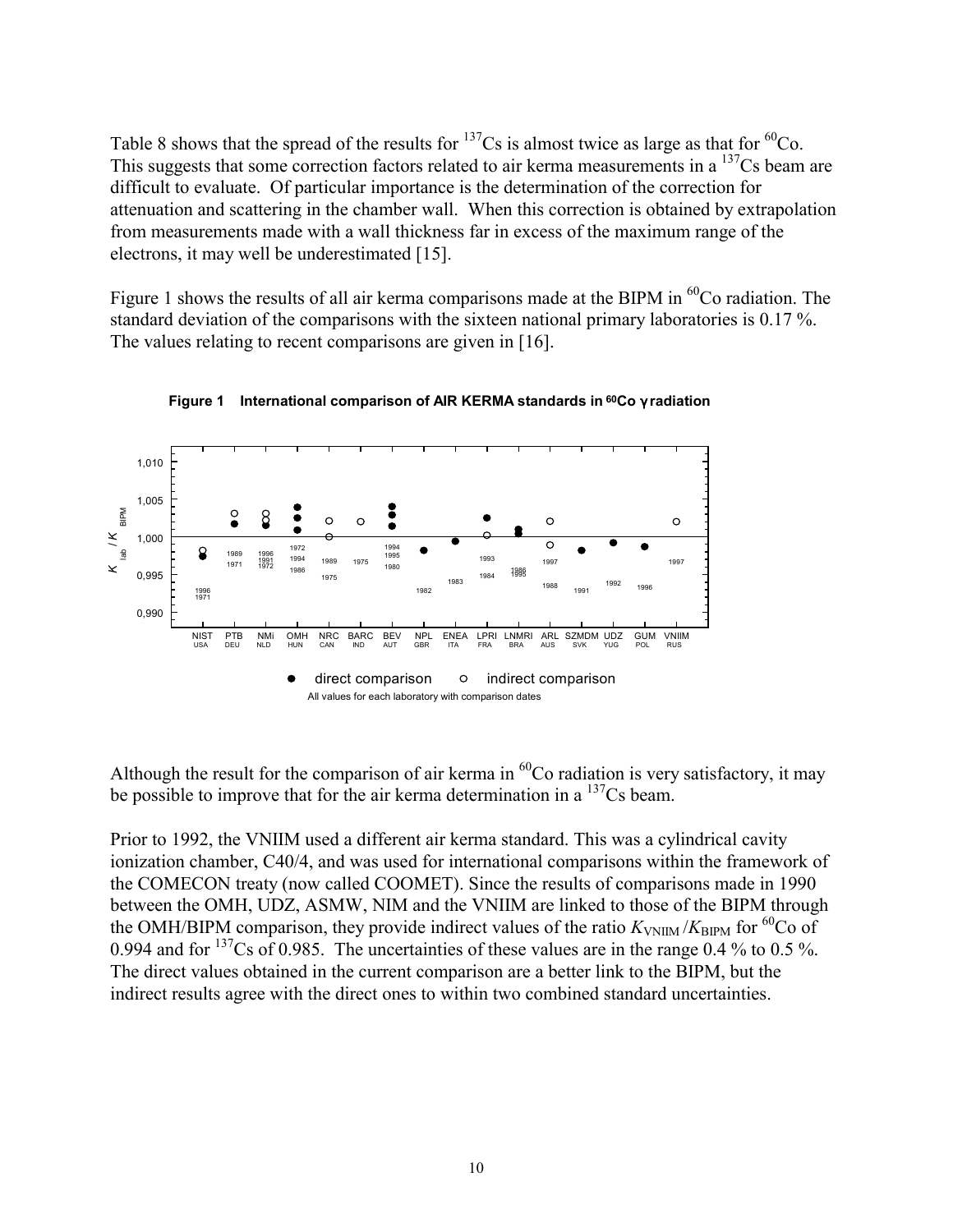#### **REFERENCES**

- [1] VILLEVALDE N.D. (1993) The investigation of the Standard GET 8-82, *Report VNIIM*.
- [2] PERROCHE A.-M. and BOUTILLON M. (1995) Determination of air kerma for <sup>137</sup>Cs gamma rays, *BIPM Com. Cons. Etalons Mes. Ray. Ionisants*, *Section (I)*, 1995-3 (Paris: Offilib).
- [3] BOUTILLON M. and NIATEL M.-T.(1973) A study of a graphite cavity chamber for absolute measurements of 60Co gamma rays, *Metrologia*, **9**, 139-146.
- [4] BIPM, Constantes physiques pour les Ètalons de mesure de rayonnement, *BIPM Com.Cons. Etalons Mes. Ray. Ionisants*, *Section (I)*, 1985, **11**, p. R45 (Paris: Offilib).
- [5] AGLINCEV K.K. and OSTROMYKHOVA G.P.(1959) Ionization distribution along the gamma ray beam and a realisation of the Röntgen using a standard ionization chamber (In Russian). Атомная энергия, 5, Nº 1, 63-66.
- [6] BOUTILLON M. (1996) Measuring conditions used for the calibration of ionization chambers at the BIPM, *Rapport BIPM-96/1*, 19 pages.
- [7] NICHOLS A.L. (1990) X- and gamma-ray standards for detector efficiency calibration, *Nucl.Instr. Meth. in Phys.Res.,* **A238**, 467-473*.*
- [8] IAEA (1991) X- and gamma-ray standards for detector calibration, *IAEA TECDOC-619.*
- [9] ALLISY-ROBERTS P.J., BOUTILLON M. and WITZANI, J. (1995) Comparison of the standards of air kerma of the BEV and the BIPM for 137Cs and 60Co γ rays, *Rapport BIPM-95/5*, 9 pages.
- [10] PERROCHE A.-M., BOUTILLON M. and CSETE I. (1994) Comparison of the standards of air kerma of the OMH and the BIPM for  $^{137}Cs$  and  $^{60}Co$   $\gamma$  rays, *Rapport BIPM-94/13*, 10 pages.
- [11] LEITNER A., WITZANI J., BOUTILLON M., ALLISY-ROBERTS P., DELAUNAY F., LEROY E., LAMPERTI P., STRACHOTINSKY C. and CSETE I.(1997) International comparisons of air kerma standards in 137Cs radiation, *Metrologia*, **34**,169-175.
- [12] ALLISY-ROBERTS P.J., BOUTILLON M. and LAMPERTI P.J. (1996) Comparison of the standards of air kerma of the NIST and the BIPM for 60Co γ rays, *Rapport BIPM-96/9*, 8 pages.
- [13] ALLISY-ROBERTS P.J., BOUTILLON M., DELAUNEY F., LEROY E. and OSTROWSKY A. (1996) Comparison of the standards of air kerma and absorbed dose of the BNM-LPRI and the BIPM for 137Cs γ rays, *Rapport BIPM-96/6*, 8 pages.